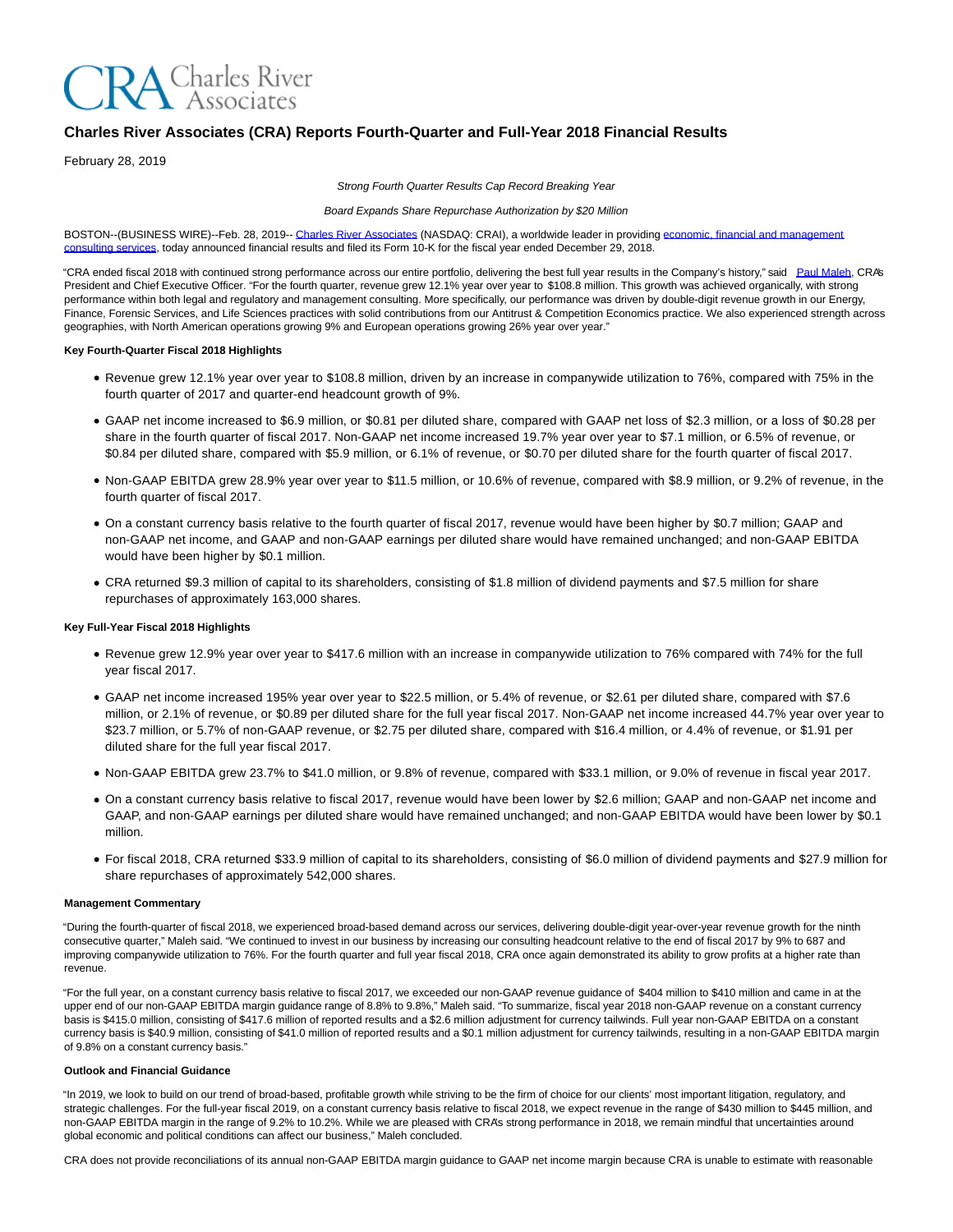certainty the revaluation of contingent consideration liabilities, unusual gains or charges, foreign currency exchange rates, and the resulting effect of these items, and of equity awards, on CRA's taxes without unreasonable effort. These items are uncertain, depend on various factors, and may have a material effect on CRA's results computed in accordance with GAAP. A reconciliation between the historical GAAP and non-GAAP financial measures presented in this release is provided in the financial tables at the end of this release.

#### **Share Repurchase Expansion and Quarterly Dividend**

CRA also announced today that its Board of Directors has authorized an expanded share repurchase program of an additional \$20 million of CRA's common stock, in addition to the \$1.6 million remaining under its existing share repurchase program. CRA may repurchase shares in the open market or in privately negotiated transactions in accordance with applicable insider trading and other securities laws and regulations. The timing, amount and extent to which CRA repurchases shares will depend upon market conditions and other factors it may consider in its sole discretion.

On February 28, 2019, CRA's Board of Directors declared a quarterly cash dividend of \$0.20 per common share, payable on March 22, 2019 to shareholders of record as of March 12, 2019. CRA expects to continue paying quarterly dividends, the declaration, timing and amounts of which remain subject to the discretion of CRA's Board of **Directors** 

#### **Conference Call Information and Prepared CFO Remarks**

CRA will host a conference call today at 10:00 a.m. ET to discuss its fourth-quarter and fiscal-year 2018 financial results. To listen to the live call, please visit the ["Investor](https://cts.businesswire.com/ct/CT?id=smartlink&url=https%3A%2F%2Fcrainternationalinc.gcs-web.com%2Finvestor-overview&esheet=51947448&newsitemid=20190228005486&lan=en-US&anchor=Investor+Relations&index=4&md5=9d788a4c9e1e6202115a08f416271da4) Relations" section of CRA's website at [http://www.crai.com,](https://cts.businesswire.com/ct/CT?id=smartlink&url=http%3A%2F%2Fwww.crai.com%2FDefault.aspx&esheet=51947448&newsitemid=20190228005486&lan=en-US&anchor=http%3A%2F%2Fwww.crai.com&index=5&md5=32c4db75c993862c6f68d0c513284588) or dial (877) 709-8155 or (201) 689-8881. A[n archived v](https://cts.businesswire.com/ct/CT?id=smartlink&url=https%3A%2F%2Fcrainternationalinc.gcs-web.com%2Fevents%2Fevent-details%2Fq3-2018-charles-river-associates-earnings-conference-call&esheet=51947448&newsitemid=20190228005486&lan=en-US&anchor=archived&index=6&md5=c7de414a4c9a9987f678295b2e5f8cde)ersion of the webcast will be available on CRA's website for one year.

In combination with this press release, CRA has posted prepared remarks by its CFO Chad Holmes under ["Conference Call Materials"](https://cts.businesswire.com/ct/CT?id=smartlink&url=https%3A%2F%2Fcrainternationalinc.gcs-web.com%2Ffinancial-information%2Fquarterly-results&esheet=51947448&newsitemid=20190228005486&lan=en-US&anchor=Conference+Call+Materials&index=7&md5=9536ee10225d6e3f0f95d85d03b294f0) in the " [Investor Relations"](https://cts.businesswire.com/ct/CT?id=smartlink&url=https%3A%2F%2Fcrainternationalinc.gcs-web.com%2Finvestor-overview&esheet=51947448&newsitemid=20190228005486&lan=en-US&anchor=Investor+Relations&index=8&md5=9baf7989152ee85a077b5198794e28d9) section on CRA's website at [http://www.crai.com.](https://cts.businesswire.com/ct/CT?id=smartlink&url=http%3A%2F%2Fwww.crai.com%2FDefault.aspx&esheet=51947448&newsitemid=20190228005486&lan=en-US&anchor=http%3A%2F%2Fwww.crai.com&index=9&md5=5f28fc15c1d06c88e481e2e1165e7fbb) These remarks are offered to provide the investment community with additional background on CRA's financial results prior to the start of the conference call.

### **About Charles River Associates (CRA)**

Charles River Associates® is a leading global consulting firm specializing i[n economic, financial, and management consulting services.](https://cts.businesswire.com/ct/CT?id=smartlink&url=http%3A%2F%2Fwww.crai.com%2F&esheet=51947448&newsitemid=20190228005486&lan=en-US&anchor=economic%2C+financial%2C+and+management+consulting+services&index=10&md5=e726abb212262c92ffb6de79ca07fbde) CRA advises clients on economic and financial matters pertaining to litigation and regulatory proceedings, and guides corporations through critical business strategy and performance-related issues. Since 1965, clients have engaged CRA for its unique combination of functional expertise and industry knowledge, and for its objective solutions to complex problems. Headquartered in Boston, CRA has offices throughout the world. Detailed information about Charles River Associates, a registered trade name of CRA International, Inc., is available at [www.crai.com.](https://cts.businesswire.com/ct/CT?id=smartlink&url=http%3A%2F%2Fwww.crai.com&esheet=51947448&newsitemid=20190228005486&lan=en-US&anchor=www.crai.com&index=11&md5=f9bf32d8d7c0d196615af31d4f4d51b7) Follow us on [LinkedIn,](https://cts.businesswire.com/ct/CT?id=smartlink&url=https%3A%2F%2Fwww.linkedin.com%2Fcompany%2Fcharles-river-associates&esheet=51947448&newsitemid=20190228005486&lan=en-US&anchor=LinkedIn&index=12&md5=7c9a9cbe6e0315ffa705ff1423096e6b) [Twitter,](https://cts.businesswire.com/ct/CT?id=smartlink&url=https%3A%2F%2Ftwitter.com%2FNews_CRA&esheet=51947448&newsitemid=20190228005486&lan=en-US&anchor=Twitter&index=13&md5=a87b36f6da08938c97ee2450d3b2b3fa) and [Facebook.](https://cts.businesswire.com/ct/CT?id=smartlink&url=https%3A%2F%2Fwww.facebook.com%2FCharlesRiverAssociates&esheet=51947448&newsitemid=20190228005486&lan=en-US&anchor=Facebook&index=14&md5=2c7f2cbc8f856bb867fe4aef2915e183)

#### **NON-GAAP FINANCIAL MEASURES**

In this release, CRA has supplemented the presentation of its financial results calculated in accordance with U.S. generally accepted accounting principles or "GAAP" with financial measures that were not calculated in accordance with GAAP. CRA believes that the non-GAAP financial measures described in this press release are important to management and investors because these measures supplement the understanding of CRA's ongoing operating results and financial condition. In addition, these non-GAAP measures are used by CRA in its budgeting process, and the non-GAAP adjustments described below are made to the performance measures for some of CRA's performance-based compensation.

The adjustments made to the financial measures identified in this release as "non-GAAP" are as follows: for the fourth quarter of fiscal 2018, the adjustments exclude non-cash amounts relating principally to valuation changes in contingent consideration, additional transition effects in connection with the Tax Cuts and Jobs Act ("Tax Act"), as well as activity related to CRA's GNU123 Liquidating Corporation subsidiary ("GNU"), which sold substantially all of its assets in April 2016; for the full year fiscal 2018, the adjustments exclude non-cash amounts relating principally to valuation changes in contingent consideration, net costs related to a lease recapture, additional transition effects in connection with the Tax Act, as well as activity from GNU; for the fourth quarter of fiscal 2017, the adjustments exclude non-cash amounts relating principally to valuation changes in contingent consideration, activity related to GNU, consideration paid in connection with the IQVIA transaction, and the estimated impact of the Tax Act; for the full year fiscal 2017, the adjustments exclude non-cash amounts relating principally to valuation changes in contingent consideration, certain 2017 impairments charges, activity from GNU, consideration paid in connection with the IQVIA transaction, and the estimated impact of the Tax Act. This release also presents certain current fiscal period financial measures on a "constant currency" basis in order to isolate the effect that foreign currency exchange rate fluctuations can have on CRA's financial results. These constant currency measures are determined by recalculating the current fiscal period local currency financial measure using the specified corresponding prior fiscal period's foreign exchange rates. Finally, this release also presents the non-GAAP financial metric EBITDA.

All of the non-GAAP financial measures referred to above should be considered in conjunction with, and not as a substitute for, the GAAP financial information presented in this release. EBITDA and the financial measures identified in this release as "non-GAAP" are reconciled to their GAAP comparable measures in the financial tables appended to the end of this press release. In evaluating these non-GAAP financial measures, note that the non-GAAP financial measures used by CRA may be calculated differently from, and therefore may not be comparable to, similarly titled measures used by other companies.

#### **SAFE HARBOR STATEMENT**

Statements in this press release concerning our future business, operating results and financial condition, including those concerning guidance on future revenue and non-GAAP EBITDA margin, the continuation of or building on any trend or momentum, our expectations regarding the payment of any future quarterly dividends, and statements using the terms "outlook," "expect," or similar expressions, are "forward-looking" statements as defined in Section 21 of the Exchange Act. These statements are based upon our current expectations and various underlying assumptions. Although we believe there is a reasonable basis for these statements and assumptions, and these statements are expressed in good faith, these statements are subject to a number of additional factors and uncertainties. Our actual revenue and non-GAAP EBITDA margin in fiscal 2019 on a constant currency basis relative to fiscal 2018 could differ materially from the guidance presented herein, and our actual performance and results may differ materially from the performance and results contained in or implied by the other forward-looking statements made herein, due to many important factors. These factors include, but are not limited to, the possibility that the demand for our services may decline as a result of changes in general and industry specific economic conditions; the timing of engagements for our services; the effects of competitive services and pricing; our ability to attract and retain key employee or non-employee experts; the inability to integrate and utilize existing consultants and personnel; the decline or reduction in project work or activity; global economic conditions including less stable political and economic environments; foreign currency exchange rate fluctuations; unanticipated expenses and liabilities; risks inherent in international operations; changes in tax law or accounting standards, rules, and regulations; our ability to collect on forgivable loans should any become due; and professional and other legal liability or settlements. Additional risks and uncertainties are discussed in our periodic filings with the Securities and Exchange Commission under the heading "Risk Factors." The inclusion of such forward-looking information should not be regarded as our representation that the future events, plans, or expectations contemplated will be achieved. We undertake no obligation to update any forward-looking statements after the date of this press release, and we do not intend to do so.

#### **CRA INTERNATIONAL, INC.**

**UNAUDITED CONDENSED CONSOLIDATED STATEMENTS OF OPERATIONS INCLUDING A RECONCILIATION TO NON-GAAP RESULTS FOR THE QUARTER ENDED DECEMBER 29, 2018 COMPARED TO THE QUARTER ENDED DECEMBER 30, 2017 (In thousands, except per share data)**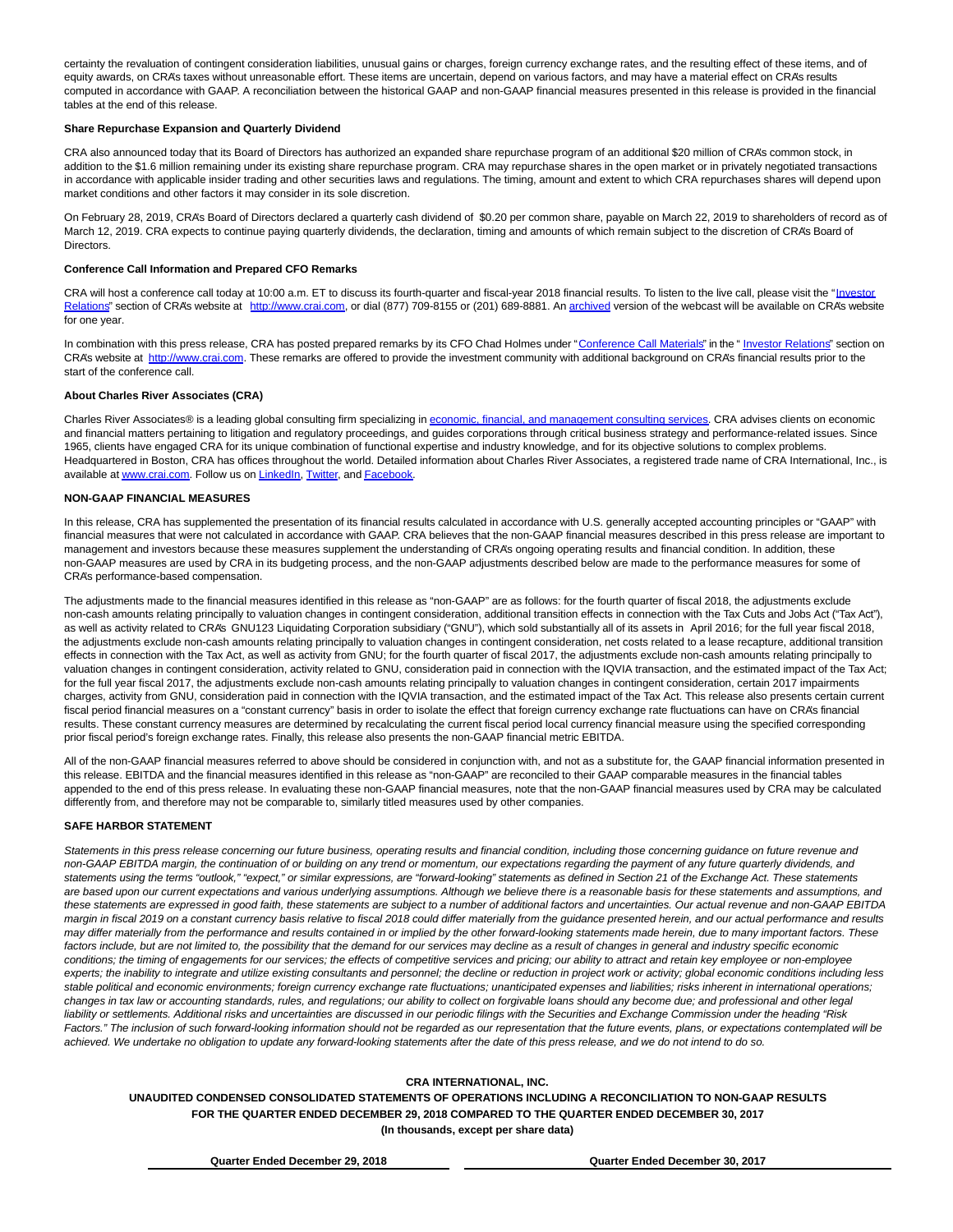| <b>GAAP</b>                                                                                           |                             | οf                      | <b>GAAP % Adjustments</b><br>to | Non-GAAP                     | Non-GAAP<br>% of | <b>GAAP</b>                                  | GAAP %<br>οf |                                     | <b>Adjustments to GAAP Results</b>        |                           | <b>Non-GAAP</b>              | Non-GAAP<br>$%$ of |
|-------------------------------------------------------------------------------------------------------|-----------------------------|-------------------------|---------------------------------|------------------------------|------------------|----------------------------------------------|--------------|-------------------------------------|-------------------------------------------|---------------------------|------------------------------|--------------------|
|                                                                                                       |                             | <b>Results Revenues</b> | <b>GAAP</b><br>Results (1)      | <b>Results</b>               | <b>Revenues</b>  | <b>Results</b>                               |              | <b>Revenues Acquisitions</b><br>(2) | <b>IQVIA</b><br><b>Transaction</b><br>(3) | <b>Tax Act</b><br>(4)     | <b>Results</b>               | <b>Revenues</b>    |
| Revenues<br>Cost of<br>services<br>(exclusive of<br>depreciation                                      | \$108,763                   | 100.0%                  | \$                              | \$<br>108,763                | 100.0%           | \$97,016                                     | 100.0% \$    | $\blacksquare$                      | \$                                        | - \$                      | \$<br>97,016                 | 100.0%             |
| and<br>amortization)<br>Selling,<br>general and<br>administrative                                     | 76,372                      | 70.2%                   | 633                             | 75,739                       | 69.6%            | 68,606                                       | 70.7%        | 1,762                               |                                           |                           | 66,844                       | 68.9%              |
| expenses<br>Depreciation<br>and                                                                       | 21,851                      | 20.1%                   | 47                              | 21,804                       | 20.0%            | 26,759                                       | 27.6%        | 10                                  | 5,657                                     |                           | 21,092                       | 21.7%              |
| amortization<br>Income (loss)<br>from                                                                 | 2,695                       | 2.5%                    | $\blacksquare$                  | 2,695                        | 2.5%             | 2,293                                        | 2.4%         |                                     |                                           |                           | 2,293                        | 2.4%               |
| operations                                                                                            | 7,845                       | 7.2%                    | (680)                           | 8,525                        | 7.8%             | (642)                                        | $-0.7%$      | (1, 772)                            | (5,657)                                   |                           | 6,787                        | 7.0%               |
| Interest and<br>other income<br>(expense),<br>net<br>Income (loss)<br>before                          | 486                         | 0.5%                    | 258                             | 228                          | 0.2%             | (256)                                        | $-0.3%$      |                                     |                                           |                           | (256)                        | $-0.3%$            |
| provision for<br>income taxes<br>and<br>noncontrolling<br>interest                                    | 8,331                       | 7.7%                    | (422)                           | 8,753                        | 8.0%             | (898)                                        | $-0.9%$      | (1, 772)                            | (5,657)                                   |                           | 6,531                        | 6.7%               |
| Provision for<br>income taxes                                                                         | 1,492                       | 1.4%                    | (187)                           | 1,679                        | 1.5%             | 1,363                                        | 1.4%         | (888)                               | (1,885)                                   | 3,516                     | 620                          | 0.6%               |
| Net income<br>(loss)<br>Net (income)<br>loss                                                          | 6,839                       | 6.3%                    | (235)                           | 7,074                        | 6.5%             | (2, 261)                                     | $-2.3%$      | (884)                               | (3, 772)                                  | (3, 516)                  | 5,911                        | 6.1%               |
| attributable to<br>noncontrolling<br>interests, net<br>of tax                                         | 20                          | 0.0%                    | 20                              |                              | 0.0%             | 5                                            | 0.0%         | 5                                   |                                           |                           |                              | 0.0%               |
| Net income<br>(loss)<br>attributable to<br>CRA<br>International,                                      |                             |                         |                                 |                              |                  |                                              |              |                                     |                                           |                           |                              |                    |
| Inc.                                                                                                  | \$<br>6,859                 | 6.3%                    | \$<br>(215)                     | 7,074<br>\$                  | 6.5%             | \$ (2,256)                                   | $-2.3\%$ \$  | $(879)$ \$                          |                                           | $(3,772)$ \$ $(3,516)$ \$ | 5,911                        | 6.1%               |
| Net Income<br>(loss) per<br>share<br>attributable to<br><b>CRA</b><br>International,<br>Inc.<br>Basic | \$<br>0.85                  |                         |                                 | 0.88<br>\$                   |                  | \$<br>(0.27)                                 |              |                                     |                                           |                           | 0.72<br>\$                   |                    |
| Diluted<br>Weighted<br>average<br>number of<br>shares<br>outstanding:<br>Basic<br>Diluted             | S<br>0.81<br>8,040<br>8,435 |                         |                                 | \$<br>0.84<br>8,040<br>8,435 |                  | (0.28)<br>\$<br>(a)<br>8,171<br>8,171<br>(a) |              |                                     |                                           |                           | 0.70<br>\$<br>8,171<br>8,395 |                    |

(a) For the quarter ended December 30, 2017, the Treasury Stock method was utilized for diluted EPS given the net loss attributable to CRA International, Inc.

(1) These adjustments exclude non-cash amounts relating principally to valuation changes in contingent consideration, additional transition effects in connection with the Tax Cuts and Jobs Act ("Tax Act"), as well as activity from GNU123 Liquidating Corporation ("GNU").

(2) These adjustments exclude non-cash amounts relating principally to valuation changes in contingent consideration and as well as activity from GNU.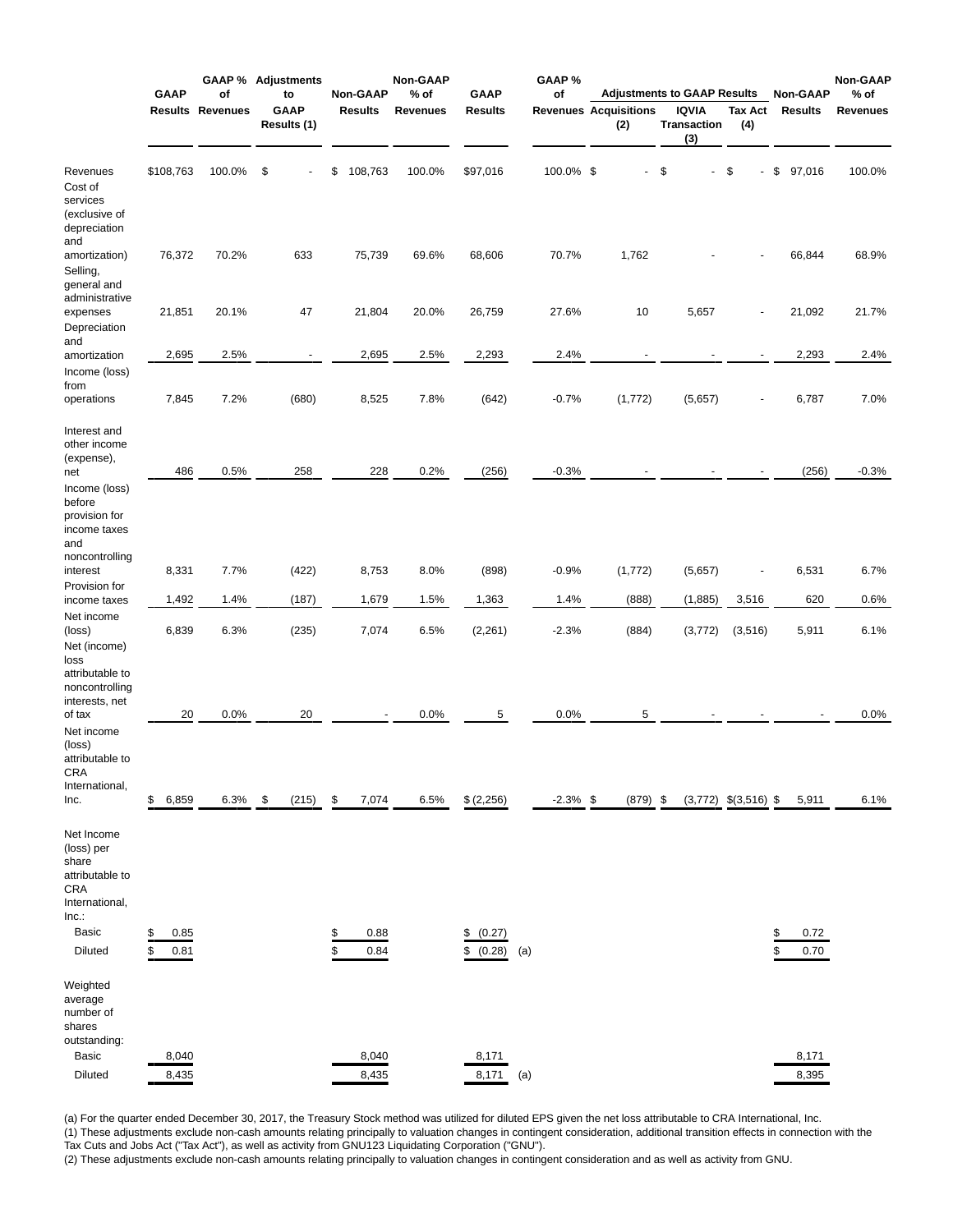(3) These adjustments include consideration paid in connection with the IQVIA transaction.

(4) Amount represents the estimated impact of the Tax Act. Subsequent to December 2017, CRA completed its assessment of the Tax Act; any changes to these estimates are reflected in the Company's December 2018 financial results.

# **CRA INTERNATIONAL, INC.**

# **UNAUDITED CONDENSED CONSOLIDATED STATEMENTS OF OPERATIONS INCLUDING A RECONCILIATION TO NON-GAAP RESULTS FOR THE YEAR-TO-DATE PERIOD ENDED DECEMBER 29, 2018 COMPARED TO THE YEAR-TO-DATE PERIOD ENDED DECEMBER 30, 2017 (In thousands, except per share data)**

|                                                                                      |                        |                       | Year-to-Date Period Ended December 29, 2018                   |                                   | Year-to-Date Period Ended December 30, 2017  |                               |             |                                     |                                                                   |                           |                                   |                                       |  |
|--------------------------------------------------------------------------------------|------------------------|-----------------------|---------------------------------------------------------------|-----------------------------------|----------------------------------------------|-------------------------------|-------------|-------------------------------------|-------------------------------------------------------------------|---------------------------|-----------------------------------|---------------------------------------|--|
|                                                                                      | <b>GAAP</b><br>Results | of<br><b>Revenues</b> | <b>GAAP % Adjustments</b><br>to<br><b>GAAP</b><br>Results (1) | <b>Non-GAAP</b><br><b>Results</b> | <b>Non-GAAP</b><br>$%$ of<br><b>Revenues</b> | <b>GAAP</b><br><b>Results</b> | GAAP%<br>of | <b>Revenues Acquisitions</b><br>(2) | <b>Adjustments to GAAP Results</b><br>IQVIA<br>Transaction<br>(3) | Tax Act<br>(4)            | <b>Non-GAAP</b><br><b>Results</b> | Non-GAAP<br>$%$ of<br><b>Revenues</b> |  |
| Revenues<br>Cost of services<br>(exclusive of<br>depreciation                        | \$417,648              | 100.0% \$             |                                                               | \$417,648                         | 100.0%                                       | \$370,075                     | 100.0% \$   |                                     | \$                                                                | \$                        | $-$ \$ 370,075                    | 100.0%                                |  |
| and<br>amortization)<br>Selling, general<br>and<br>administrative                    | 289,185                | 69.2%                 | 1,060                                                         | 288,125                           | 69.0%                                        | 258,829                       | 69.9%       | 2,488                               |                                                                   |                           | 256,341                           | 69.3%                                 |  |
| expenses<br>Depreciation<br>and                                                      | 89,533                 | 21.5%                 | 602                                                           | 88,931                            | 21.3%                                        | 86,537                        | 23.4%       | 650                                 | 5,657                                                             |                           | 80,230                            | 21.7%                                 |  |
| amortization                                                                         | 9,995                  | 2.4%                  | $\blacksquare$                                                | 9,995                             | 2.4%                                         | 8,945                         | 2.4%        |                                     |                                                                   |                           | 8,945                             | 2.4%                                  |  |
| Income (loss)<br>from operations                                                     | 28,935                 | 6.9%                  | (1,662)                                                       | 30,597                            | 7.3%                                         | 15,764                        | 4.3%        | (3, 138)                            | (5,657)                                                           |                           | 24,559                            | 6.6%                                  |  |
| Interest and<br>other income<br>(expense), net                                       | (2)                    | 0.0%                  | 258                                                           | (260)                             | $-0.1%$                                      | (600)                         | $-0.2%$     | 249                                 |                                                                   |                           | (849)                             | $-0.2%$                               |  |
| Income (loss)<br>before provision<br>for income<br>taxes and<br>noncontrolling       |                        |                       |                                                               |                                   |                                              |                               |             |                                     |                                                                   |                           |                                   |                                       |  |
| interest<br>Provision for                                                            | 28,933                 | 6.9%                  | (1,404)                                                       | 30,337                            | 7.3%                                         | 15,164                        | 4.1%        | (2,889)                             | (5,657)                                                           |                           | 23,710                            | 6.4%                                  |  |
| income taxes                                                                         | 6,461                  | 1.5%                  | (161)                                                         | 6,622                             | 1.6%                                         | 7,463                         | 2.0%        | (1, 492)                            | (1,885)                                                           | 3,516                     | 7,324                             | 2.0%                                  |  |
| Net income<br>(loss)<br>Net (income)<br>loss attributable<br>to<br>noncontrolling    | 22,472                 | 5.4%                  | (1,243)                                                       | 23,715                            | 5.7%                                         | 7,701                         | 2.1%        | (1, 397)                            | (3, 772)                                                          | (3,516)                   | 16,386                            | 4.4%                                  |  |
| interests, net of                                                                    | 20                     | 0.0%                  | 20                                                            |                                   | 0.0%                                         | (77)                          | 0.0%        | (77)                                |                                                                   |                           |                                   | 0.0%                                  |  |
| tax<br>Net income<br>(loss)<br>attributable to<br>CRA<br>International,<br>Inc.      | \$22,492               | $5.4\%$ \$            | $(1,223)$ \$                                                  | 23,715                            | 5.7%                                         | 7,624<br>\$                   | $2.1\%$ \$  | $(1, 474)$ \$                       |                                                                   | $(3,772)$ \$ $(3,516)$ \$ | 16,386                            | 4.4%                                  |  |
| Net Income per<br>share<br>attributable to<br>CRA<br>International,<br>Inc.<br>Basic | 2.76<br>\$             |                       |                                                               | 2.91<br>S                         |                                              | 0.91<br>\$                    |             |                                     |                                                                   |                           | \$<br>1.96                        |                                       |  |
| Diluted<br>Weighted                                                                  | \$<br>2.61             |                       |                                                               | \$<br>2.75                        |                                              | \$<br>0.89                    |             |                                     |                                                                   |                           | \$<br>1.91                        |                                       |  |

average number of shares outstanding: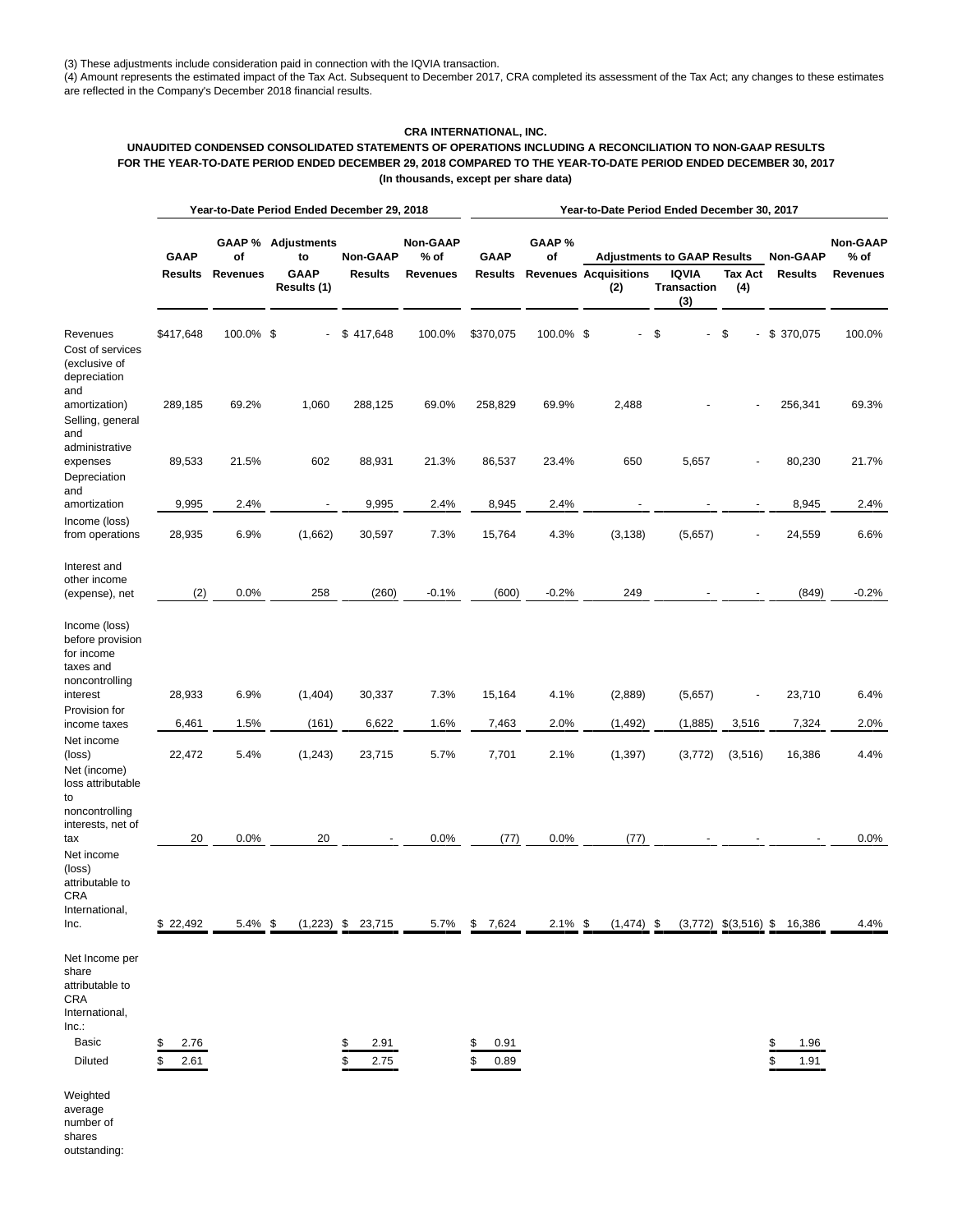| <b>Basic</b> | $\sqrt{2}$<br>U.<br>____ | $\sim$<br>.<br>____ | $\sim$<br>____           | 0.000<br>ے9∠0. ت |
|--------------|--------------------------|---------------------|--------------------------|------------------|
| Diluted      | 570                      | $-70$<br>           | $\sim$ 40 $\sim$<br>∪.⊤∪ | 8.497            |

(1) These adjustments exclude non-cash amounts relating principally to valuation changes in contingent consideration, net costs related to a lease recapture, additional transition effects in connection with the Tax Cuts and Jobs Act ("Tax Act"), as well as activity from GNU123 Liquidating Corporation ("GNU").

(2) These adjustments relate principally to valuation changes in contingent consideration, and certain 2017 impairment charges, as well as activity from GNU. (3) These adjustments include consideration paid in connection with the IQVIA transaction.

(4) Amount represents the estimated impact of the Tax Act. Subsequent to December 2017, CRA completed its assessment of the Tax Act; any changes to these estimates are reflected in the Company's December 2018 financial results.

## **CRA INTERNATIONAL, INC. UNAUDITED NON-GAAP EBITDA AND RECONCILIATION TO NET INCOME FOR THE FISCAL QUARTER AND YEAR-TO-DATE PERIODS ENDED DECEMBER 29, 2018 COMPARED TO THE FISCAL QUARTER AND YEAR-TO-DATE PERIODS ENDED DECEMBER 30, 2017**

**(In thousands)**

|                                                                                                                                       | Quarter Ended December 29, 2018           |            |                                             |                                                      |                                   |                         | Quarter Ended December 30, 2017 |                               |                 |                                                                                |                                                         |    |                          |                           |      |                 |                           |
|---------------------------------------------------------------------------------------------------------------------------------------|-------------------------------------------|------------|---------------------------------------------|------------------------------------------------------|-----------------------------------|-------------------------|---------------------------------|-------------------------------|-----------------|--------------------------------------------------------------------------------|---------------------------------------------------------|----|--------------------------|---------------------------|------|-----------------|---------------------------|
|                                                                                                                                       |                                           | οf         | <b>GAAP % Adjustments</b><br>to             |                                                      |                                   | <b>Non-GAAP</b><br>% of |                                 |                               | GAAP %<br>οf    |                                                                                | <b>Adjustments to GAAP Results</b>                      |    |                          |                           |      |                 | <b>Non-GAAP</b><br>$%$ of |
|                                                                                                                                       | <b>GAAP</b><br><b>Results</b><br>Revenues |            | <b>GAAP</b><br>Results (1)                  | <b>Non-GAAP</b><br><b>Results</b><br><b>Revenues</b> |                                   |                         | <b>GAAP</b><br><b>Results</b>   | <b>Revenues</b>               |                 | <b>IQVIA</b><br><b>Acquisitions Transaction Tax Act Non-GAAP</b><br>(3)<br>(2) |                                                         |    | (4)                      | <b>Results</b>            |      | <b>Revenues</b> |                           |
| Revenues                                                                                                                              | \$108,763                                 | 100.0% \$  |                                             | \$                                                   | 108,763                           | 100.0%                  |                                 | \$97,016                      | 100.0% \$       |                                                                                |                                                         | \$ |                          | \$                        | \$   | 97,016          | 100.0%                    |
| Net income<br>(loss)<br>attributable to<br>CRA<br>International,<br>Inc.<br>Net income<br>(loss)<br>attributable to<br>noncontrolling | \$<br>6,859                               | $6.3\%$ \$ | (215)                                       | \$                                                   | 7,074                             | 6.5%                    | \$                              | (2,256)                       | $-2.3\%$ \$     |                                                                                | $(879)$ \$                                              |    |                          | $(3,772)$ \$ $(3,516)$ \$ |      | 5,911           | 6.1%                      |
| interests, net<br>of tax                                                                                                              | (20)                                      | 0.0%       | (20)                                        |                                                      | $\overline{\phantom{a}}$          | 0.0%                    |                                 | (5)                           | 0.0%            |                                                                                | (5)                                                     |    |                          |                           |      |                 | 0.0%                      |
| Net income<br>(loss)                                                                                                                  | 6,839                                     | 6.3%       | (235)                                       |                                                      | 7,074                             | 6.5%                    |                                 | (2,261)                       | $-2.3%$         |                                                                                | (884)                                                   |    | (3, 772)                 | (3, 516)                  |      | 5,911           | 6.1%                      |
| Interest<br>expense, net                                                                                                              | 87                                        | 0.1%       | ٠                                           |                                                      | 87                                | 0.1%                    |                                 | 123                           | 0.1%            |                                                                                |                                                         |    |                          |                           |      | 123             | 0.1%                      |
| Provision for<br>income taxes<br>Depreciation                                                                                         | 1,492                                     | 1.4%       | (187)                                       |                                                      | 1,679                             | 1.5%                    |                                 | 1,363                         | 1.4%            |                                                                                | (888)                                                   |    | (1,885)                  | 3,516                     |      | 620             | 0.6%                      |
| and<br>amortization                                                                                                                   | 2,695                                     | 2.5%       |                                             |                                                      | 2,695                             | 2.5%                    |                                 | 2,293                         | 2.4%            |                                                                                |                                                         |    |                          |                           |      | 2,293           | 2.4%                      |
| <b>EBITDA</b>                                                                                                                         | \$<br>11,113                              | 10.2% \$   | (422)                                       | \$                                                   | 11,535                            | 10.6%                   | \$                              | 1,518                         | 1.6% \$         |                                                                                | (1,772)                                                 | \$ | (5,657)                  | \$                        | \$   | 8,947           | 9.2%                      |
|                                                                                                                                       |                                           |            | Year-to-Date Period Ended December 29, 2018 |                                                      |                                   |                         |                                 |                               |                 |                                                                                | Year-to-Date Period Ended December 30, 2017             |    |                          |                           |      |                 |                           |
|                                                                                                                                       |                                           | οf         | <b>GAAP % Adjustments</b><br>to             |                                                      |                                   | <b>Non-GAAP</b><br>% of |                                 |                               | GAAP %<br>οf    |                                                                                | <b>Adjustments to GAAP Results</b>                      |    |                          |                           |      |                 | <b>Non-GAAP</b><br>$%$ of |
|                                                                                                                                       | <b>GAAP</b><br>Results                    | Revenues   | <b>GAAP</b><br>Results (1)                  |                                                      | <b>Non-GAAP</b><br><b>Results</b> | <b>Revenues</b>         |                                 | <b>GAAP</b><br><b>Results</b> | <b>Revenues</b> |                                                                                | <b>Acquisitions Transaction Tax Act Non-GAAP</b><br>(2) |    | <b>IQVIA</b><br>(3)      | (4)                       |      | <b>Results</b>  | <b>Revenues</b>           |
| Revenues                                                                                                                              | \$417,648                                 | 100.0% \$  |                                             | \$                                                   | 417,648                           | 100.0%                  |                                 | \$370,075                     | 100.0% \$       |                                                                                | $\blacksquare$                                          | \$ | $\overline{\phantom{a}}$ | \$                        | - \$ | 370,075         | 100.0%                    |
| Net income<br>(loss)<br>attributable to<br>CRA<br>International,<br>Inc.<br>Net income<br>(loss)<br>attributable to<br>noncontrolling | \$22,492                                  | $5.4\%$ \$ | $(1,223)$ \$                                |                                                      | 23,715                            | 5.7%                    |                                 | \$7,624                       | $2.1\%$ \$      |                                                                                | $(1,474)$ \$                                            |    |                          | $(3,772)$ \$ $(3,516)$ \$ |      | 16,386          | 4.4%                      |
| interests, net<br>of tax                                                                                                              | (20)                                      | 0.0%       | (20)                                        |                                                      |                                   | $0.0\%$                 |                                 | 77                            | $0.0\%$         |                                                                                | 77                                                      |    |                          |                           |      |                 | 0.0%                      |
|                                                                                                                                       |                                           |            |                                             |                                                      |                                   |                         |                                 |                               |                 |                                                                                |                                                         |    |                          |                           |      |                 |                           |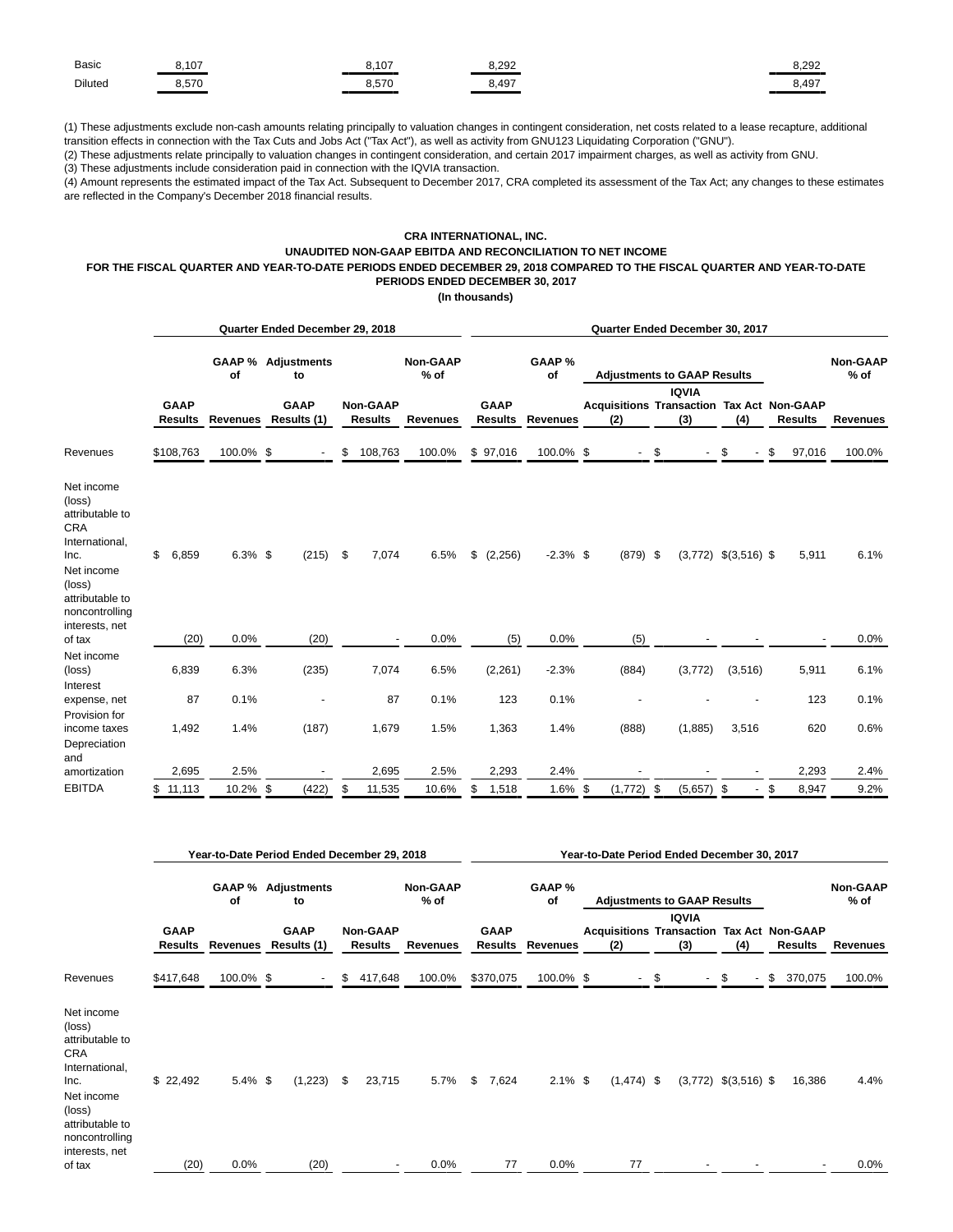| Net income      |               |            |                          |        |         |          |            |          |                          |         |  |        |      |
|-----------------|---------------|------------|--------------------------|--------|---------|----------|------------|----------|--------------------------|---------|--|--------|------|
| $(\text{loss})$ | 22.472        | 5.4%       | (1,243)                  | 23.715 | 5.7%    | 7,701    | 2.1%       | (1, 397) | (3,772)                  | (3,516) |  | 16,386 | 4.4% |
| Interest        |               |            |                          |        |         |          |            |          |                          |         |  |        |      |
| expense, net    | 647           | 0.2%       | $\overline{\phantom{0}}$ | 647    | $0.2\%$ | 484      | 0.1%       |          | $\overline{\phantom{0}}$ |         |  | 484    | 0.1% |
| Provision for   |               |            |                          |        |         |          |            |          |                          |         |  |        |      |
| income taxes    | 6,461         | 1.5%       | (161)                    | 6,622  | l.6%    | 7,463    | 2.0%       | (1, 492) | (1,885)                  | 3,516   |  | 7,324  | 2.0% |
| Depreciation    |               |            |                          |        |         |          |            |          |                          |         |  |        |      |
| and             |               |            |                          |        |         |          |            |          |                          |         |  |        |      |
| amortization    | 9,995         | 2.4%       | $\overline{\phantom{0}}$ | 9,995  | 2.4%    | 8,945    | 2.4%       |          | $\overline{\phantom{0}}$ |         |  | 8,945  | 2.4% |
| <b>EBITDA</b>   | 39,575<br>\$. | $9.5\%$ \$ | ,404)                    | 40,979 | 9.8%    | \$24,593 | $6.6\%$ \$ | (2,889)  | $(5,657)$ \$             |         |  | 33,139 | 9.0% |
|                 |               |            |                          |        |         |          |            |          |                          |         |  |        |      |

(1) These adjustments exclude non-cash amounts relating principally to valuation changes in contingent consideration, additional transition effects in connection with the Tax Cuts and Jobs Act ("Tax Act"), as well as activity from GNU123 Liquidating Corporation ("GNU"). For the fiscal 2018 year, these adjustments exclude non-cash amounts relating principally to valuation changes in contingent consideration, net costs related to a lease recapture, additional transition effects in connection with the Tax Act, as well as activity from GNU.

(2) These adjustments exclude non-cash amounts relating principally to valuation changes in contingent consideration, certain Q2 2017 impairment charges, as well as activity from GNU.

(3) These adjustments include consideration paid in connection with the IQVIA transaction.

(4) Amount represents the estimated impact of the Tax Act. Subsequent to December 2017, CRA completed its assessment of the Tax Act; any changes to these estimates are reflected in the Company's December 2018 financial results.

# **CRA INTERNATIONAL, INC. UNAUDITED CONDENSED CONSOLIDATED BALANCE SHEETS (In thousands)**

|                                                | 2018          | December 29, December 30,<br>2017 |         |  |
|------------------------------------------------|---------------|-----------------------------------|---------|--|
| <b>Assets</b>                                  |               |                                   |         |  |
| Cash and cash equivalents                      | \$<br>38,028  | S.                                | 54,035  |  |
| Accounts receivable and unbilled services, net | 130,585       |                                   | 113,333 |  |
| Other current assets                           | 12,527        |                                   | 16,913  |  |
| Total current assets                           | 181,140       |                                   | 184,281 |  |
| Property and equipment, net                    | 48,088        |                                   | 44,643  |  |
| Goodwill and intangible assets, net            | 96,054        |                                   | 98,208  |  |
| Other assets                                   | 45,564        |                                   | 34,625  |  |
| <b>Total assets</b>                            | \$<br>370,846 | \$                                | 361,757 |  |
| Liabilities and shareholders' equity           |               |                                   |         |  |
| Accounts payable                               | \$<br>21,938  | -\$                               | 18,473  |  |
| Accrued expenses                               | 108,233       |                                   | 94,573  |  |
| Other current liabilities                      | 12,326        |                                   | 8,935   |  |
| <b>Total current liabilities</b>               | 142,497       |                                   | 121,981 |  |
| Non-current liabilities                        | 31,877        |                                   | 32,547  |  |
| <b>Total liabilities</b>                       | 174,374       |                                   | 154,528 |  |
| Total shareholders' equity                     | 196,472       |                                   | 207,229 |  |
| Total liabilities and shareholders' equity     | \$<br>370,846 | \$                                | 361,757 |  |

# **CRA INTERNATIONAL, INC. UNAUDITED CONDENSED CONSOLIDATED STATEMENTS OF CASH FLOWS**

(In thousands)

|                                                                                   | Fiscal Year-to-Date Fiscal Year-to-Date |                      |           |  |
|-----------------------------------------------------------------------------------|-----------------------------------------|----------------------|-----------|--|
|                                                                                   | December 29.<br>2018                    | December 30.<br>2017 |           |  |
| Operating activities:                                                             |                                         |                      |           |  |
| Net income                                                                        | \$<br>22.472                            | S                    | 7.701     |  |
| Adjustments to reconcile net income to net cash provided by operating activities: |                                         |                      |           |  |
| GNU gain on sale of business assets and subsequent liquidation                    | (258)                                   |                      | (250)     |  |
| Non-cash items, net                                                               | 16.172                                  |                      | 22,637    |  |
| Accounts receivable and unbilled services                                         | (17, 414)                               |                      | (20, 672) |  |
| Working capital items, net                                                        | 15,217                                  |                      | 36,442    |  |
| Net cash provided by operating activities                                         | 36,189                                  |                      | 45,858    |  |

Investing activities: